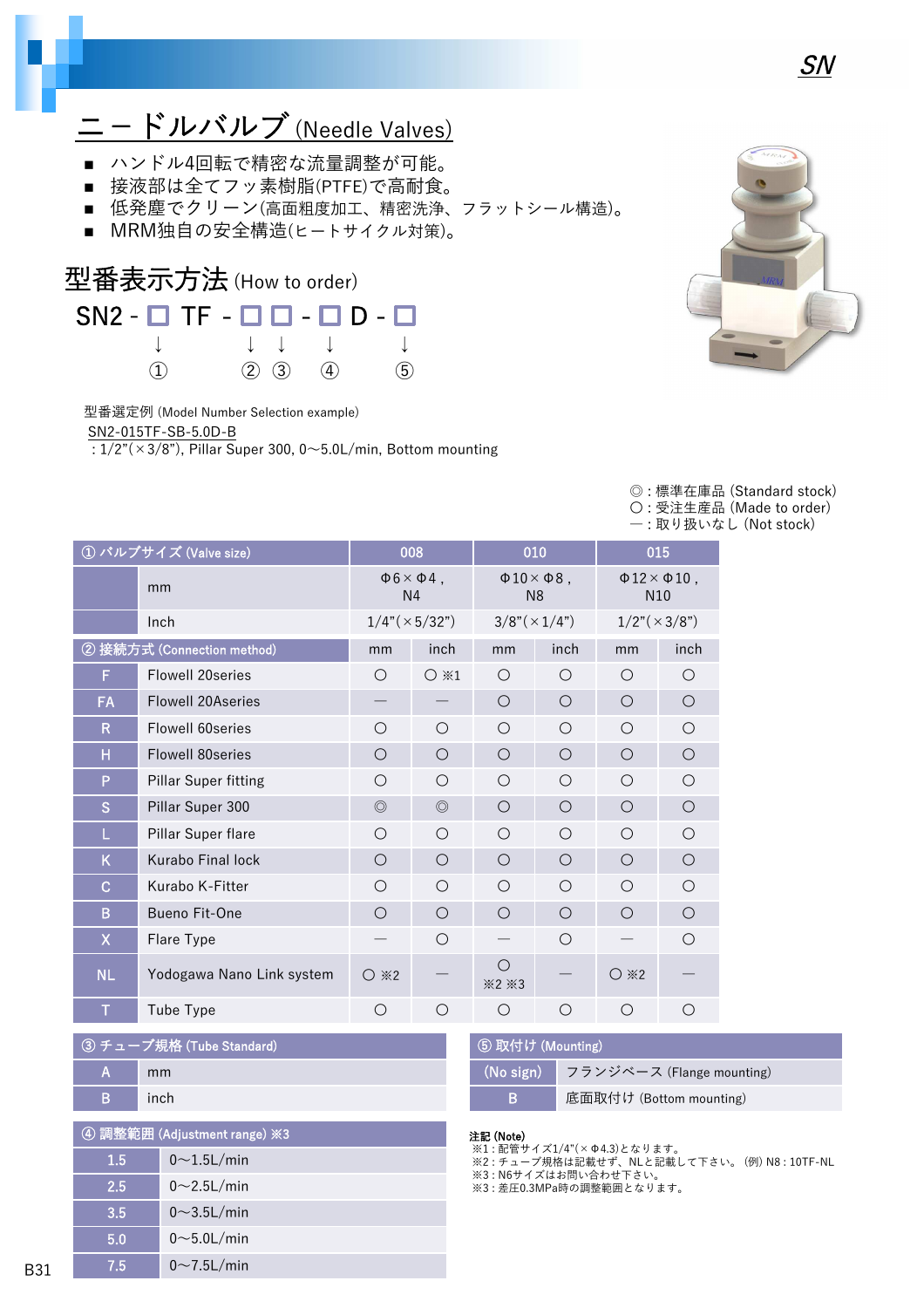Wanual V

alv e s

PFA

Flare Type Flowell 60series

Pillar Super 300<br>Pillar Super flare

PTFE

Tube Fitting

**Tube Fitting** 

PTFE (HI-TEMP)

マニュアルバルブ

## 内部構造(Internal structure)



| 品番 (No)           | 部品名 (Parts name)   | 材質 (Material) |
|-------------------|--------------------|---------------|
| $\left( 1\right)$ | ケース (Case)         | PP            |
| (2)               | シャフト (Shaft)       | РP            |
| (3)               | スタッフィング (Stuffing) | <b>PP</b>     |
| $\circled{4}$     | ダイアフラム (Diaphragm) | <b>PTFE</b>   |
| $\circ$           | ボディ (Body)         | <b>PTFE</b>   |
| $\circled{6}$     | ベース (Base)         | PP            |

# 仕様(Specifications)

| 使用流体 (Fluid)                                 | 薬液・純水・気体 (Chemical liquid, DIW, Gas) ※1 |                                |  |  |  |
|----------------------------------------------|-----------------------------------------|--------------------------------|--|--|--|
| 流体温度 (Fluid temperature range)               | $10\sim100^{\circ}$ C                   |                                |  |  |  |
| 雰囲気温度 (Atmospheric temperature)              | $0\sim 40^{\circ}$ C                    |                                |  |  |  |
| 接液部材質 (Materials of liquid flowed parts)     | ボディ (Body)                              |                                |  |  |  |
|                                              |                                         | ダイアフラム (Diaphragm)<br>$:$ PTFE |  |  |  |
| 操作方式 (Operating system)                      | 手動マニュアル式 (Manual type)                  |                                |  |  |  |
| 調整範囲 (Adjustment range)                      | 1.5D/2.5D/3.5D                          | 5.0D/7.5D                      |  |  |  |
| オリフィス (Orifice)                              | $\Phi$ 3                                | $\Phi$ 5                       |  |  |  |
| 流体圧力 (Fluid pressure range)                  |                                         |                                |  |  |  |
| $IN \rightarrow OUT$<br>0.3MPa仕様             |                                         | $0\sim 0.3$ MPa                |  |  |  |
| (0.3MPa specification)<br>背圧 (Back pressure) | $0\sim 0.1$ MPa                         |                                |  |  |  |

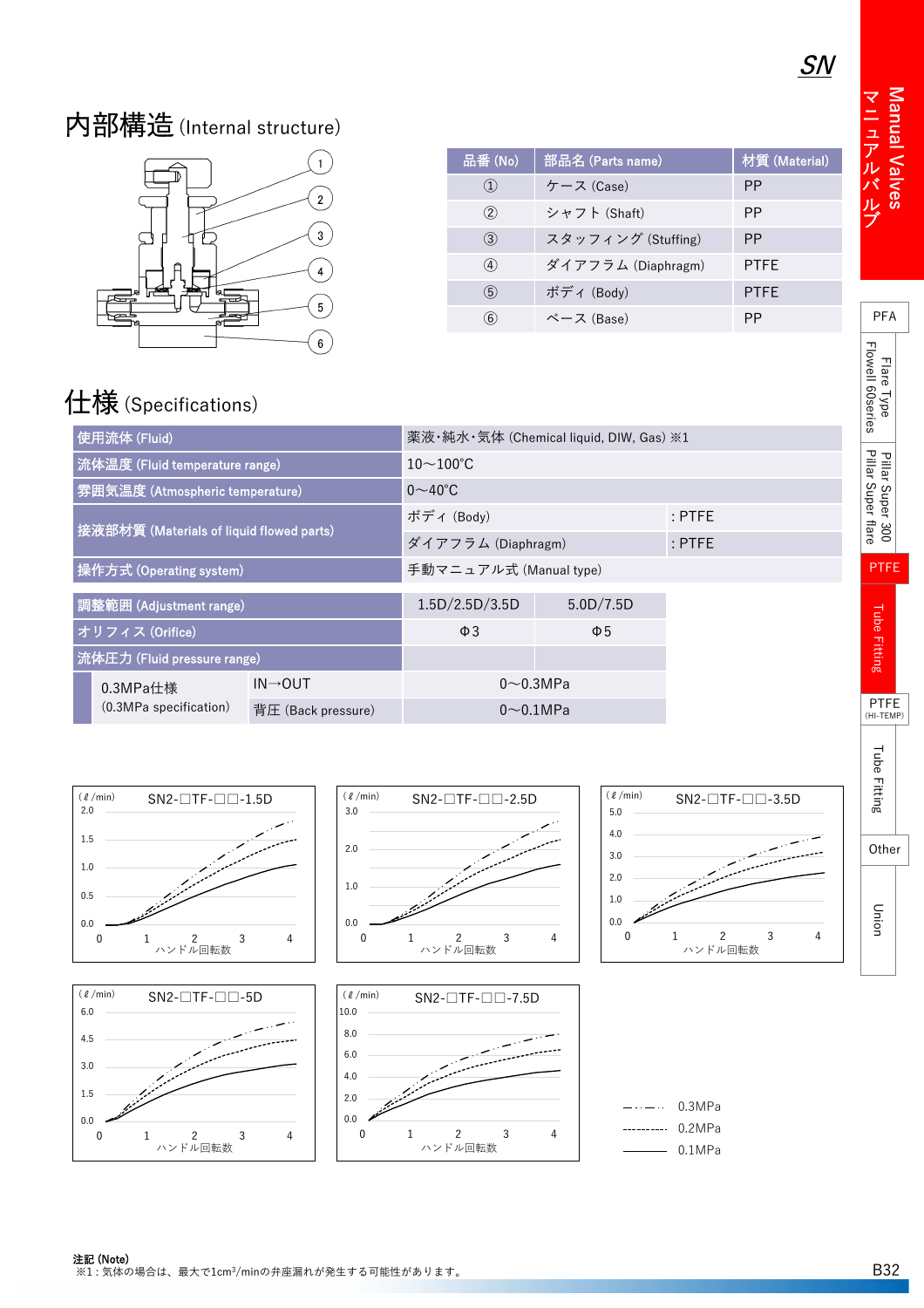

- $\blacktriangleright \Phi6 \times \Phi4$ , N4
- $\blacktriangleright$  1/4"( $\times$  5/32")

### $SN2 - 008$  TF -  $\Box$   $\Box$  -  $\Box$  D -  $\Box$



底面取付 (Bottom mounting)







| 接続方式<br>(Connection method) | A    | B  | C  | D    |
|-----------------------------|------|----|----|------|
| <b>Flowell 20series</b>     | 69   | 16 | 45 | 87.5 |
| Flowell 60 series           | 97   | 16 | 45 | 87.5 |
| <b>Flowell 80 series</b>    | 75   | 18 | 47 | 89.5 |
| <b>Pillar Super fitting</b> | 74   | 18 | 47 | 89.5 |
| Pillar Super 300            | 73   | 18 | 47 | 89.5 |
| Pillar Super flare          | 72.8 | 18 | 47 | 89.5 |
| Kurabo Final lock           | 76   | 18 | 47 | 89.5 |
| Kurabo K-Fitter             | 75   | 18 | 47 | 89.5 |
| Bueno Fit-One               | 82   | 18 | 47 | 89.5 |
| Flare Type                  | 93   | 18 | 47 | 89.5 |
| Nano Link system            | 57.4 | 18 | 47 | 89.5 |
| Tube Type                   | 69   | 16 | 45 | 87.5 |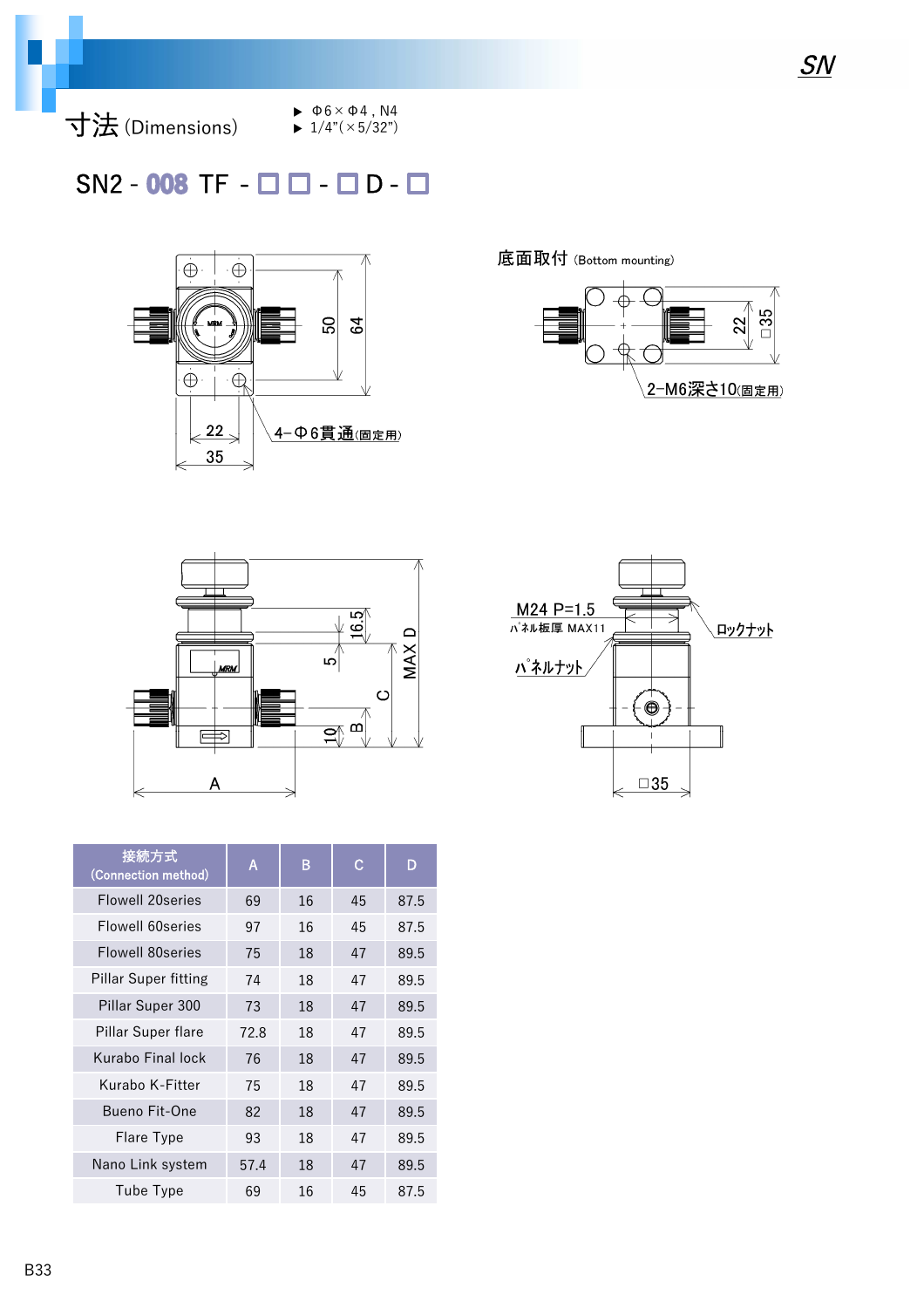Manual Valves マニュアルバルブマニュアルバルブ



 $\blacktriangleright$   $\Phi$ 10  $\times$   $\Phi$ 8, N8  $\blacktriangleright$  3/8"( $\times$ 1/4")

SN2 - 010 TF - □ □ - □ D -



底面取付 (Bottom mounting)





| $M24$ P=1.5<br>パネル板厚 MAX11 |           | ロックナット |
|----------------------------|-----------|--------|
| パネルナット                     |           |        |
|                            |           |        |
|                            | $\Box 35$ |        |

| <b>PFA</b>                    |      |
|-------------------------------|------|
| Π<br>l<br>- 101 C<br>ł        |      |
|                               |      |
| TFE<br>ľ                      |      |
| ו<br>וופ<br>ö                 |      |
| F<br>TFI<br><b>TEM</b><br>(HI | /IP) |
| ۲,<br>n<br>İ                  |      |
| Other                         |      |
|                               |      |

| 接続方式<br>(Connection method) | A    | B  |
|-----------------------------|------|----|
| <b>Flowell 20series</b>     | 77   | 20 |
| <b>Flowell 20Aseries</b>    | 77   | 20 |
| Flowell 60 series           | 113  | 20 |
| Flowell 80 series           | 86   | 22 |
| <b>Pillar Super fitting</b> | 88   | 20 |
| Pillar Super 300            | 85   | 20 |
| Pillar Super flare          | 84.6 | 20 |
| Kurabo Final lock           | 93   | 22 |
| Kurabo K-Fitter             | 75   | 20 |
| Bueno Fit-One               | 90.4 | 22 |
| Flare Type                  | 98.6 | 20 |
| Nano Link system            | 69.8 | 22 |
| Tube Type                   | 83   | 20 |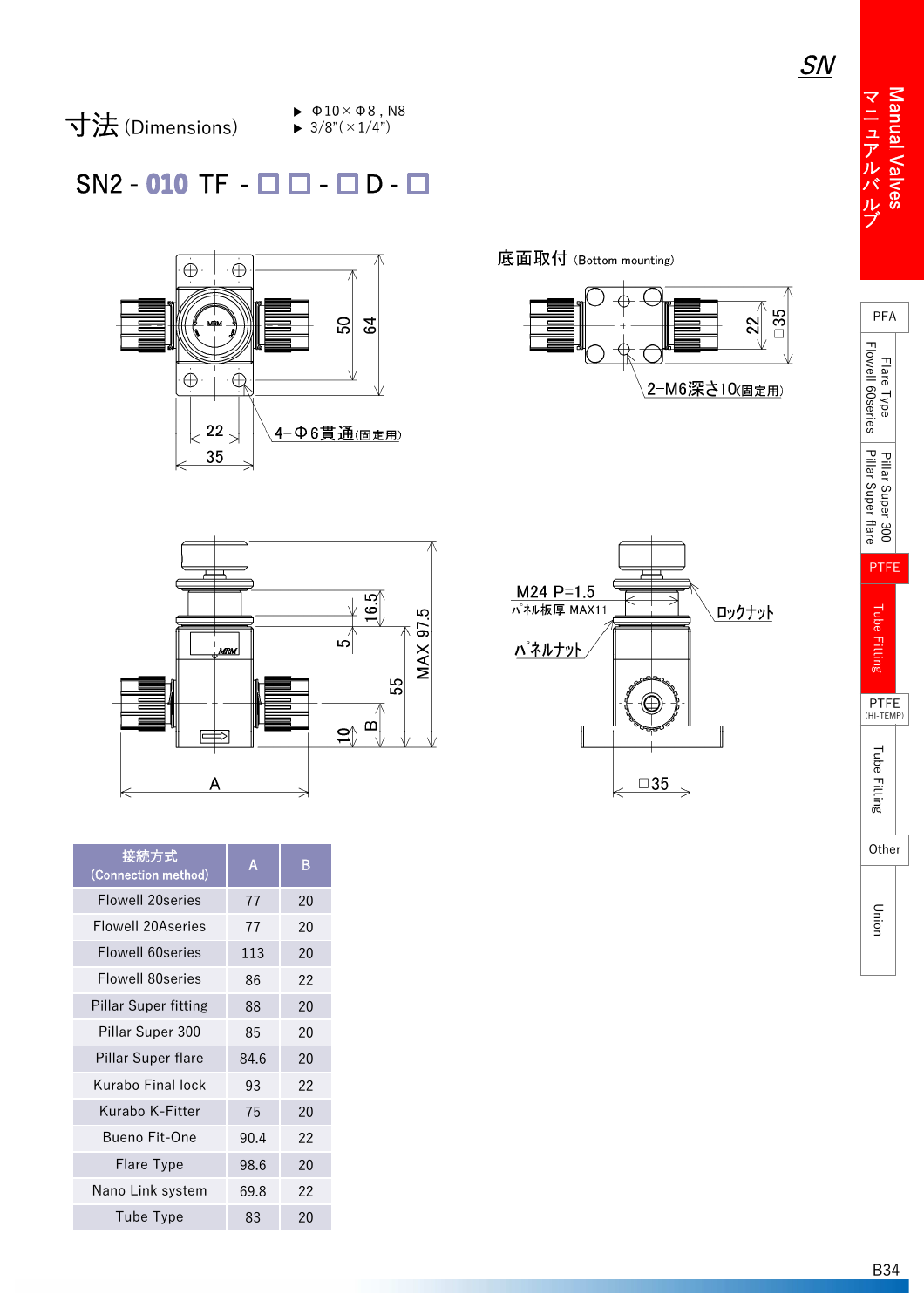

 $\blacktriangleright$   $\Phi$ 12× $\Phi$ 10, N10

 $\blacktriangleright$  1/2"( $\times$ 3/8")

### $SN2 - 015$  TF  $\Box$   $\Box$   $\Box$   $D \Box$



底面取付 (Bottom mounting)







| 接続方式<br>(Connection method) | A     | B  | С  | D    |
|-----------------------------|-------|----|----|------|
| <b>Flowell 20series</b>     | 85    | 20 | 55 | 97.5 |
| <b>Flowell 20Aseries</b>    | 85    | 20 | 55 | 97.5 |
| Flowell 60series            | 113   | 20 | 55 | 97.5 |
| Flowell 80 series           | 93    | 24 | 57 | 99.5 |
| <b>Pillar Super fitting</b> | 95    | 22 | 55 | 97.5 |
| Pillar Super 300            | 93    | 22 | 55 | 97.5 |
| Pillar Super flare          | 92.6  | 22 | 55 | 97.5 |
| Kurabo Final lock           | 95    | 22 | 55 | 97.5 |
| Kurabo K-Fitter             | 81    | 20 | 55 | 97.5 |
| <b>Bueno Fit-One</b>        | 99    | 22 | 55 | 97.5 |
| <b>Flare Type</b>           | 102.6 | 20 | 55 | 97.5 |
| Nano Link system            | 72.2  | 24 | 57 | 99.5 |
| Tube Type                   | 85    | 20 | 55 | 97.5 |